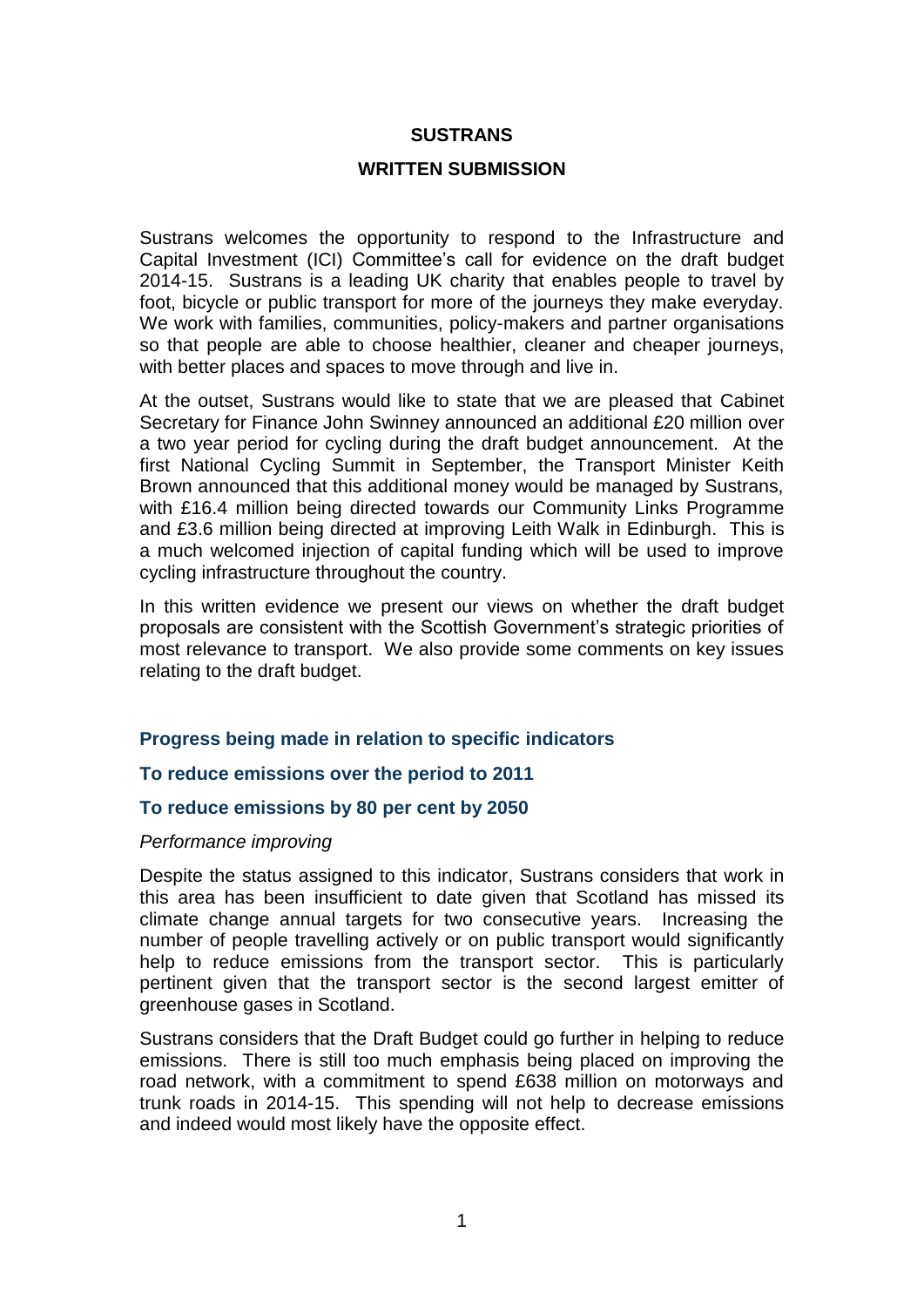## **Reduce deaths on Scotland's roads**

### *Performance improving*

Despite decreasing road casualties across the board in 2012, there were 898 cyclist incidents  $(+9%)$ ; including 9 fatalities (2 more than 2011)<sup>i</sup>. Part of this may be due to the increasing number of cyclists on the road, but it is also due to a host of other factors such as the inadequate provision of safe cycling routes. It is imperative that facilities for cyclists are improved as perceptions of safety are a key reason for people not cycling (at all or more often)<sup>ii</sup>.

While the additional money announced for cycling infrastructure will go some way to making facilities safer for cyclists, Sustrans considers that money must also be directed towards education. It is important that all P6 children receive on road cycle training at school in order to equip them with the necessary knowledge and skills to cycle safely on our roads. Bikeability Scotland relies on volunteers to deliver cycle training to children. This works well in areas were volunteers are forthcoming but in areas where this is not the case, children miss out on receiving training. Therefore, we consider that this programme should be properly funded to ensure that all children benefit. In addition, more funding should be directed at delivering adult cycle training classes. It is not simply a case of building more infrastructure and expecting people to know how to use it. It is imperative that they have the option to receive training in order to keep them safe on the road and to improve their confidence.

## **Reduce traffic congestion**

## *Performance maintaining*

Scotland's main towns, cities and roads all experience varying levels of traffic congestion problems, especially during the morning and evening rush hours. This is despite the Scottish Government pursuing a comprehensive programme of road building. Therefore, it is clear that alternative modes of transport such as cycling, walking and public transport need to be made more appealing and better advertised to people in order to encourage them out of their cars and consequently reduce congestion.

In particular, the school run is a major cause of congestion with one in five cars on the road during morning peak traffic taking children to school. This is despite the fact that the average primary school journey is less than 1.5 miles, which is a distance easily manageable on foot or by bike by many pupils. In 2012, 49.7% of pupils in Scotland said they normally travelled to school actively, without using any form of motorised transport<sup>in</sup>. This figure needs to be significantly increased if we are to seriously tackle traffic congestion on our roads.

Sustrans considers that the construction of new roads, as outlined in the budget, is not a suitable, long-term method of reducing congestion. Indeed, we believe that it normally has the opposite effect and actually generates new, higher levels of traffic.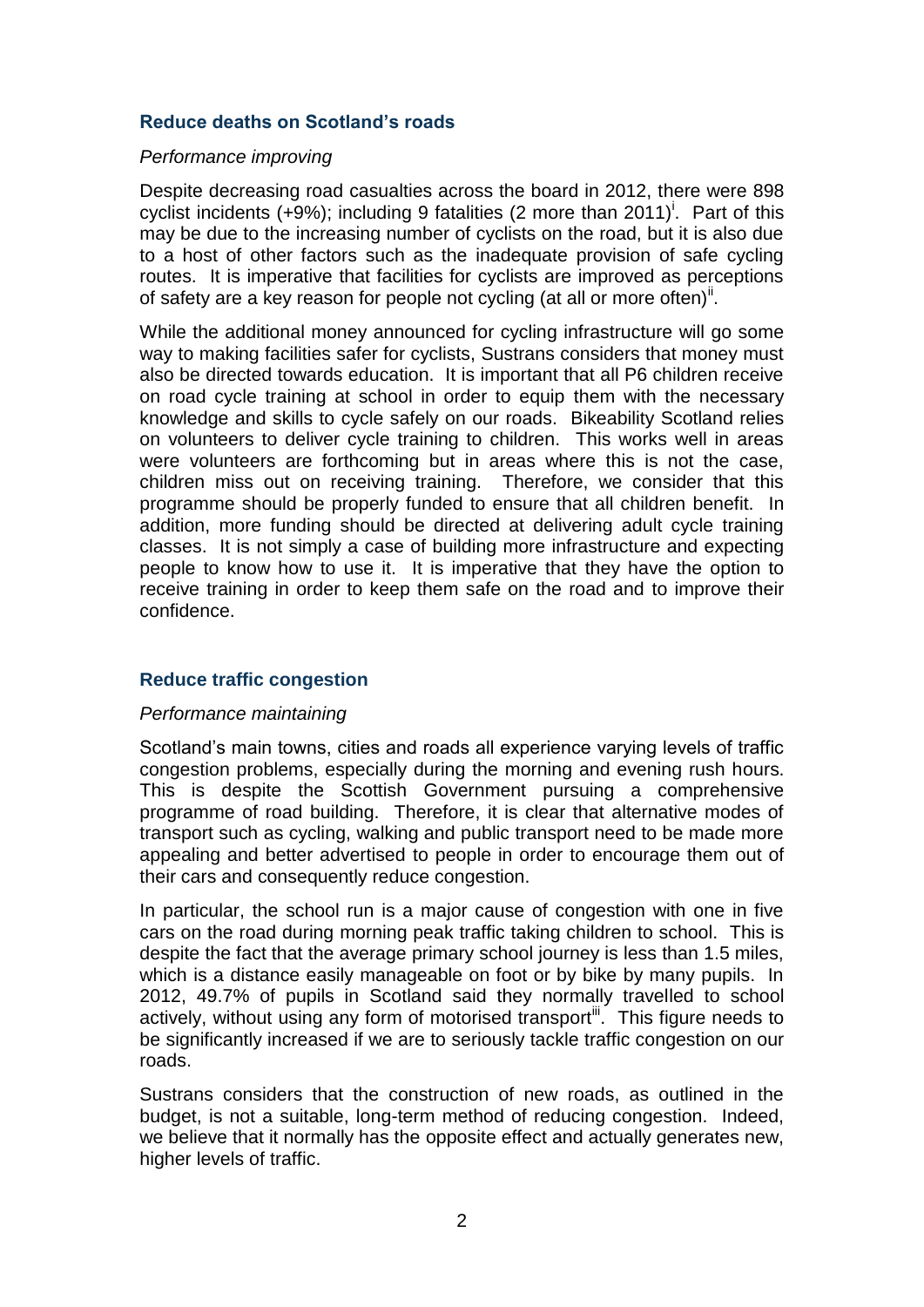# **Increase the proportion of journeys to work made by public or active transport**

#### *Performance maintaining*

Figures have remained fairly static in recent years therefore pointing to the need for more action to be taken in this area. Building in exercise to our everyday lives, in the form of walking or cycling to work, brings significant health benefits, saves us money, decreases congestion and helps to reduce air pollution. Given these considerable benefits, it is clear that increased effort and funding must be directed towards getting more people active on their daily commute.

Obviously, in some instances the daily commute can be too long to be realistically made on foot or by bike. We should be aiming to make public transport the obvious choice for these journeys. In order to do this the public transport network in Scotland needs to be fit for purpose; in other words it must be reliable, affordable and most of all convenient.

In order to encourage more people to consider travelling actively to work it is essential that they are better informed about what transport options are available. Funding should be directed to ensuring that all workplaces in Scotland encourage staff to travel actively or take public transport instead of relying on their car. In many cases it will just be the case that people do not realise how convenient active or public transport can be and they simply need to be presented with clear facts. In other cases they might not feel confident cycling to work and therefore cycle training is required. Much more investment is required in such behaviour change measures in order to successfully encourage people to change how they travel to work.

## **Reduce Scotland's carbon footprint**

#### *Performance worsening*

Sustrans considers that work in this area has been insufficient to date given that Scotland has missed its climate change annual targets for two consecutive years. Increasing the number of people travelling actively or on public transport would significantly help to reduce emissions from the transport sector. This is particularly pertinent given that the transport sector is the second largest emitter of greenhouse gases in Scotland. We think that the budget as it currently stands is much too heavily focused on road building and therefore will not be able to deliver on reducing Scotland's carbon footprint. Much more emphasis must be placed on encouraging people to travel by public or active forms of transport.